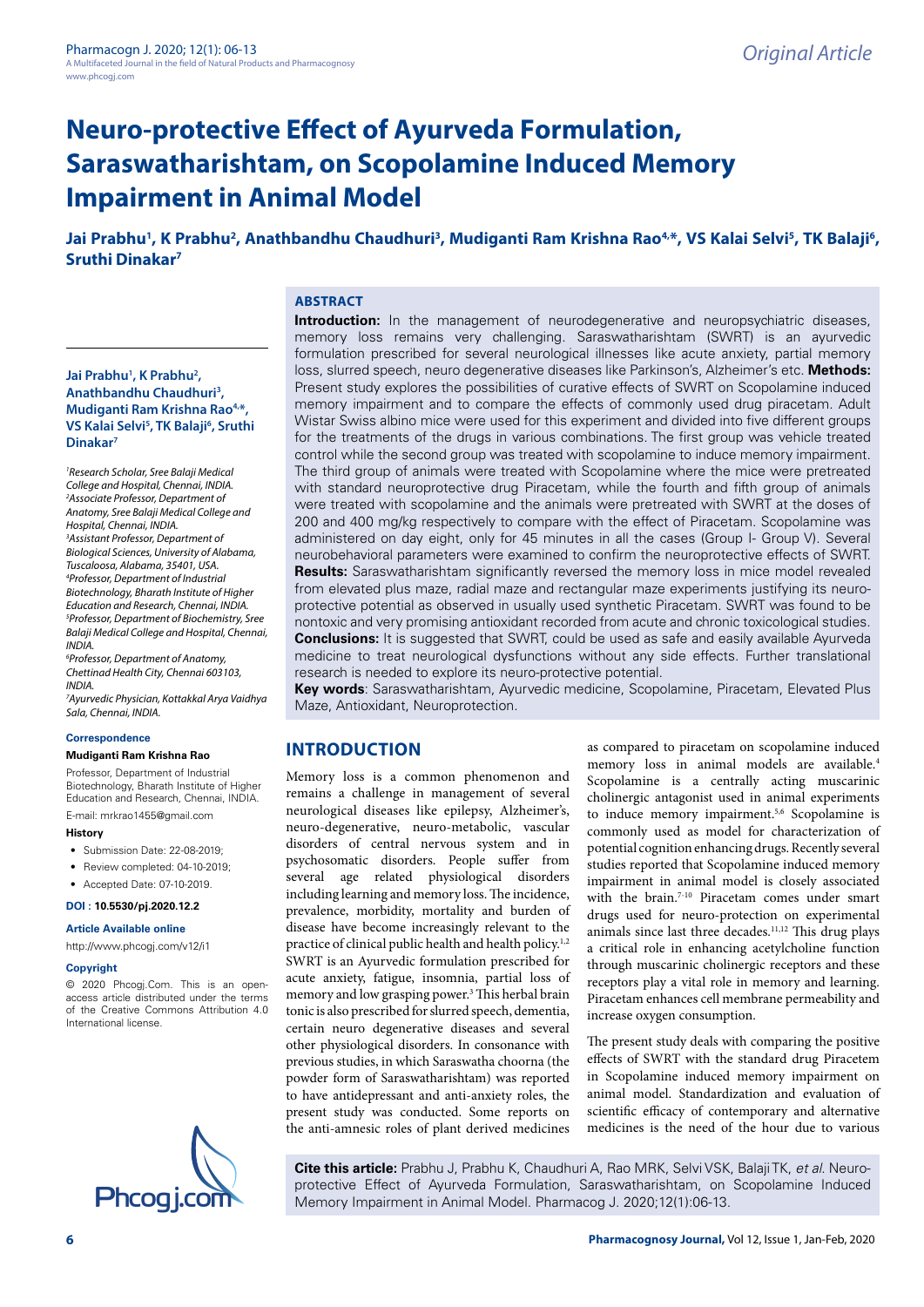side effects of modern synthetic medicines.13-15 This study encompasses three major areas comprising of toxicity tests of SWRT alone, effects of SWRT on Elevated Plus maze to find out the recovery of memory loss and antioxidant properties of SWRT in scopolamine induced memory impaired mouse model. This knowledge can put forth the efficacy and validity of such affordable alternative form of plant medicine.

# **MATERIALS AND METHODS**

## Experimental design

This experiment has conducted on an animal model to study the neuroprotective role of SWRT on scopolamine induced memory impairment and compare the effect with commonly used drug Piracetam.

## Ethical clearance

This study was approved by IAEC (Institution of Animal Ethical Committee) of KMCH (Kovai Medical Center and Hospital) governed by CPCSEA (Committee for the Purpose of Control and Supervision of Experiments on Animals), Government of India. Proposal number: 685/po/02/a/CPCSEA/ DATED 2015/2016.

## Ayurvedic medicine and other drugs

#### *Saraswatharishtam (SWRT)*

Procured from standard Ayurveda vendor at Chennai, India. SWRT consists of the following plant ingredients: *1. Bacopa moniera*, *2. Zingiber offininale*, *3. Anethum sowa, 4. Operculina ipomoea*, *5. Piper longum, 6. Syzygium aromaticum*, *7. Acorus calamus*, *8. Saussurea lappa*, *9. Withania somnifera*, *10. Terminalia chebula*, *11. Tinospora cordifolia*, *12. Elettaria cardmomum*, *13. Terminalia embelica, 14. Cinamomum zeylanicum*, 15. *Asparagus racemosus*, 16. *Pueraria tuberose*, 17. *Terminalia belerica* and 18. Pure Metallic gold.

#### *Scopolamine*

It is a prescription drug usually used to treat Parkinson's disease and several other symptoms like, nausea, vomiting, caused by motion sickness. However, it causes memory loss with overdose. Scopolamine was purchased Alchem Int Pvt Ltd Company, India.

#### *Piracetam*

Generally used as memory and cognitive enhancer, Alzheimer's disease, dementia, and several other neurological dysfunctions. Piracetam was purchased from Aliud Pharma gmbH Company.

#### *Treatment plan*

The experiment was divided in to five different groups. In group I, the animals received normal saline for eight consecutive days and served as vehicle control (not treated with any drugs). Group III served as standard and received 200 mg/kg of piracetam (memory enhancer) for eight consecutive days. Group IV and Group V served as test animals and received 200 mg/kg and 400 mg/kg of SWRT respectively for eight consecutive days. On  $8<sup>th</sup>$  day, after 90 minutes of all the drug administration, animals from group II, group III, group IV & group V, were treated with 0.4 mg/kg of Scopolamine once. All the behavioral data were collected within 45 minutes till 24 hours depending on the different parameters studied. Each Group consisted of six animals.

#### Animals

Healthy adult Swiss Albino mice of both sexes, weight ranges from 25-30 gram of body weight were used as experimental animals following the OECD (Organization for Economic Co-operation and Development) 423 guidelines. Standard laboratory animal food pellets with water (ad libitum) was given to maintain the health of the mice. Photoperiod was

maintained as 12L: 12D with a room temperature at  $22^{\circ}$  C  $\pm$  3<sup>o</sup> C and humidity at 45-55% where mice were housed.

#### Study parameters

The study was divided into three major components:

#### *Toxicology studies*

To find out the toxic effects of SWRT the animals were treated with three different doses of SWRT (50, 1000 and 2000 mg/Kg body weight) and tested the acute and chronic toxicity.

#### *Behavioral parameter analysis*

To find out the neuro-protective effects of SWRT on scopolamine induced memory impairment using mouse model.

i. Locomotor Activity tested using actophotometer

ii. Muscle coordination activity using rotarod

iii. Elevated Plus Maze (Hebb Williams Maze - Rectangular Maze) and Radial Arm Maze use to test the transfer latency and memory errors.

#### *In vivo antioxidant studies*

In vivo antioxidant activities of Catalase (Cat), Super Oxide dismutase SOD) and Reduced Glutathione (GSH) were conducted to understand the role of SWRT on these levels of these three enzymes.

## **METHODOLOGY**

#### Toxicology studies

#### *Acute toxicity studies*

Acute oral toxicity refers to adverse effects occurring followed by the oral administration of different doses of SWRT given within 24 hours. Followed by a 2 hours period of fasting, animals were weighed and SWRT was administered orally by dissolving it in water through gavage using specially designed mouse oral needle at the doses of 50, 1000 and 2000 mg/ kg body weight. Food was withheld for 2 hours after administration of SWRT, only supplemented with water. The mice were monitored for the first 30 minutes and periodically every 24 hours. Special attention was given for the first 1-4 hours after drug administration. Seventeen different types of behavioural parameters such as alertness, grooming, touch response, torch response, pain response, tremor, convulsion, urination, salivation etc., (Supplementary Table 1) were judged to test the acute toxicity symptoms after SWRT administration.

#### *Chronic toxicity studies*

Chronic oral toxicity refers to adverse effects occurring followed by the oral administration of different doses of SWRT (50, 1000 and 2000 mg/ kg). The mice were followed up for a period of 14 days to check for chronic toxicity. Chronic toxicity was measured using complete blood count, organ weight, body weight, water intake, food intake, blood profile for urea, creatinine, SGOT and SGPT (Using standard units of measurement as applicable for each parameter).

#### *Behavioral data analysis*

The locomotor activity and motor coordination activity were tested using actophotometer and rotarod respectively to evaluate alertness and muscle coordination (like balance and grip strength). Each experimental group consisted of 6 animals.

## a. Locomotor activity

This study was performed to rule out the negative effect of SWRT on locomotor behavior of the animals if any. The horizontal locomotor activities of animals were recorded for a period of 5 minutes using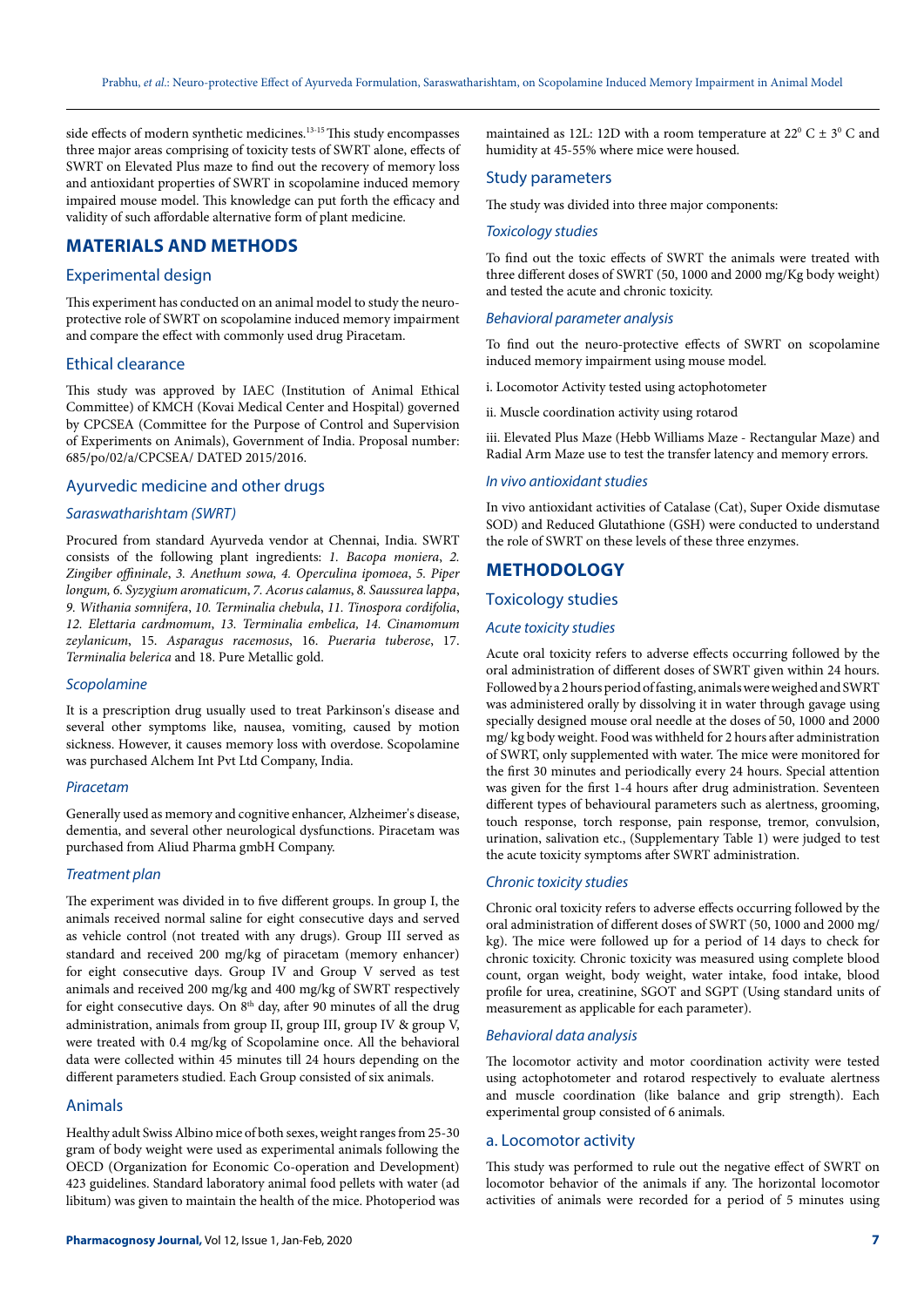actophotometer. The locomotor activity of the animals was observed twice before and 60 minutes after administration of the drug to evaluate the chronic toxicity of the plant extract.

## b. Motor coordination activity

The effect of SWRT on motor coordination was studied using rotarod experimental system. The rotarod apparatus consists of a metal rod (3 cm diameter) coated with rubber, attached to a motor which rotates at a speed adjusted to 2 rotations per minute. The animals were trained to remain for three minutes on the rod rotating at a speed of 25 rpm. The fall off time from the rod was noted for each animal.

## c. Transfer latency (TL) and memory error test

The effects of scopolamine on TL and memory impairments and its subsequent recovery by piracetam and SWRT were measured using (i) Elevated Plus Maze, (ii) Hebb Williams Maze and (iii) Radial Arm Maze.

**(i). Elevated plus maze:** The elevated plus-maze consists of two open arms ( $16 \times 5$  cm) and two enclosed arms ( $16 \times 5 \times 12$  cm). The maze was elevated to height of 25 cm. Mice were placed individually at the end of an open arm facing away from central platform. The time taken by the animal to move from the open arm to either of closed arm (Transfer latency, TL) was recorded. If the animal did not enter into one of the closed arms within 90 sec, it was gently pushed into one of the two closed arms and the TL was assigned as 90 sec. The mice were allowed to explore the maze for another 2 minutes and then were returned to its home cage. Retention of this learned-task was examined after 24 hours from the first day trial.

**(ii). Rectangular maze/ Hebb williams maze:** The Hebb Williams maze is approximately 60 cm x 60 cm with 10 cm thick walls made of wood. The Hebb Williams maze is divided into three chambers (A, B and C). In chamber A, the animal is placed at the beginning of the experiment, chamber B, the reward is kept and the chamber C, is partitioned with wooden slats into blind passages, leaving just one twisting corridor leading from the entry to the reward chamber. The presence of the animal in a particular chamber is indicated by glowing of light. The time taken by the animal to reach the reward chamber from the entry chamber through the maze is measured by the timer attached. The animals were trained for a period of 8 days and the animals with lower scores were used for experimental studies. Transfer latency is the time taken by the animal to reach the reward chamber (B) from the entry chamber (A). The transfer latency in the maze was measured after 45 min of the administration of Scopolamine and retention of memory after 24 hours.

**(iii). Radial arm maze:** The Radial Arm maze consists of eight arms extending in an octagonal shaped central hub (Lister, 1987).<sup>16</sup> The platform is elevated 40 cm above the floor and small receptacles are placed at the end of teach arm that serves food pellets. The  $1^{st}$ ,  $3^{rd}$ ,  $5^{th}$ and  $7<sup>th</sup>$  arms were baited and  $2<sup>nd</sup>$ ,  $4<sup>th</sup>$ ,  $6<sup>th</sup>$  and  $8<sup>th</sup>$  arms were unbaited. The baited and unbaited arms were fixed throughout the tests. Food deprived animals, maintained at 85 % of its total diet, were trained for a period of 15 days. At the beginning of the experiment, the animals were placed on the central hub to test the animal for working memory and reference memory errors. The first entry into unbaited arms was scored as a reference memory error and re-entry into baited arms was scored as working memory error. The working memory and reference memory errors were measured after 45 min of administration of Scopolamine.

## *In vivo* antioxidant studies

In vivo antioxidant activities of Catalase (Cat), Super Oxide dismutase SOD) and Reduced Glutathione (GSH) were conducted by the methods of Samuel *et al* (1950); McCord and Fridovich (1969) and Moron *et al* (1979), respectively.17-19

## Statistical analysis

The statistical analysis was done using GraphPad Prism5. We also performed one way ANOVA followed by Dunnett's test and Tukeys multiple comparison test to find out the differences between control and treatment groups.

## **RESULTS**

Toxicity study of SWRT

## *Effect of Saraswatharishtam on acute toxicity in mice*

It was observed that there was no adverse effect on the behavioral parameters (Supplementary Table 1) like alertness, grooming, touch response, torch response, pain response, tremors and convulsions, gripping strength, pinna reflux, corneal reflux etc. Thus, it is understood that SWRT does not have any acute toxicity effect on the behavioral patterns of mice.

#### *Effect of SWRT on Chronic toxicity in mice*

Ayurveda medicine, SWRT does not shown any adverse effects when treated the mice with three different doses (50, 1000 and 2000mg / kg body weight). The results of the differential count of the blood has not affected with SWRT (Table 1). It was also observed that there were no significant changes in organ weight, food intake, water consumption and whole-body weight upon administration of SWRT (data not shown). The vital biochemical parameters in blood like, blood urea, creatinine, Serum Glutamic-Oxaloacetic Transaminase (SGOT) and Serum Glutamic-Pyruvic Transaminase (SGPT) does not reveal any noticeable changes when the animals were treated with all the three doses of SWRT (Table 2). To find out the effect of SWRT on locomotor activity we treated the animals with two different doses (200 mg/ kg and 400 mg/kg) in lieu of the doses we usually used. We did not find any noticeable changes in locomotor activity of the SWRT treated mice after 60 minutes of the drug administration when compared to the saline injected controls (Table 3). Also, we did not find any adverse effect on muscle coordination activity in SWRT treated animals and exhibited good balance, grip strength and muscle coordination as shown in (Table 4).

## Neuroprotective function of SWRT

#### *Effect of SWRT on TL using Elevated Plus maze*

The elevated maze test was conducted to evaluate the preventive effect of SWRT on scopolamine induced learning and memory impaired mice. It was observed that scopolamine treated mice took longer time to locate the target on both the days studied **(**Figure 1a**)** so far due to the onset of amnesia. Both the doses of SWRT (200, 400 mg/kg) significantly improved the learning and memory functions perturbed upon exposure to scopolamine. However, the standard drug piracitam improved the TL faster than SWRT. The TL was almost similar as control animals with time (day 9) when treated with higher dosage of SWRT (400 mg/kg). This specify that SWRT have the potentials to amliorate the scopolamine induced memory impairment in mice.

## *Effect of SWRT on LT using rectangular maze*

The pretreatment of SWRT with both the doses, showed significant improvement of transfer latency performance which was negatively affected by scopolamine (Figure 1b). However, the performance at the dose of 400 mg/kg found to be better than the lower dose of SWRT (200 mg/kg) used for this experiment. It is interesting to note that piracetam has improved the performance levels well beyond the normal transfer latency on  $8<sup>th</sup>$  and  $9<sup>th</sup>$  day respectively.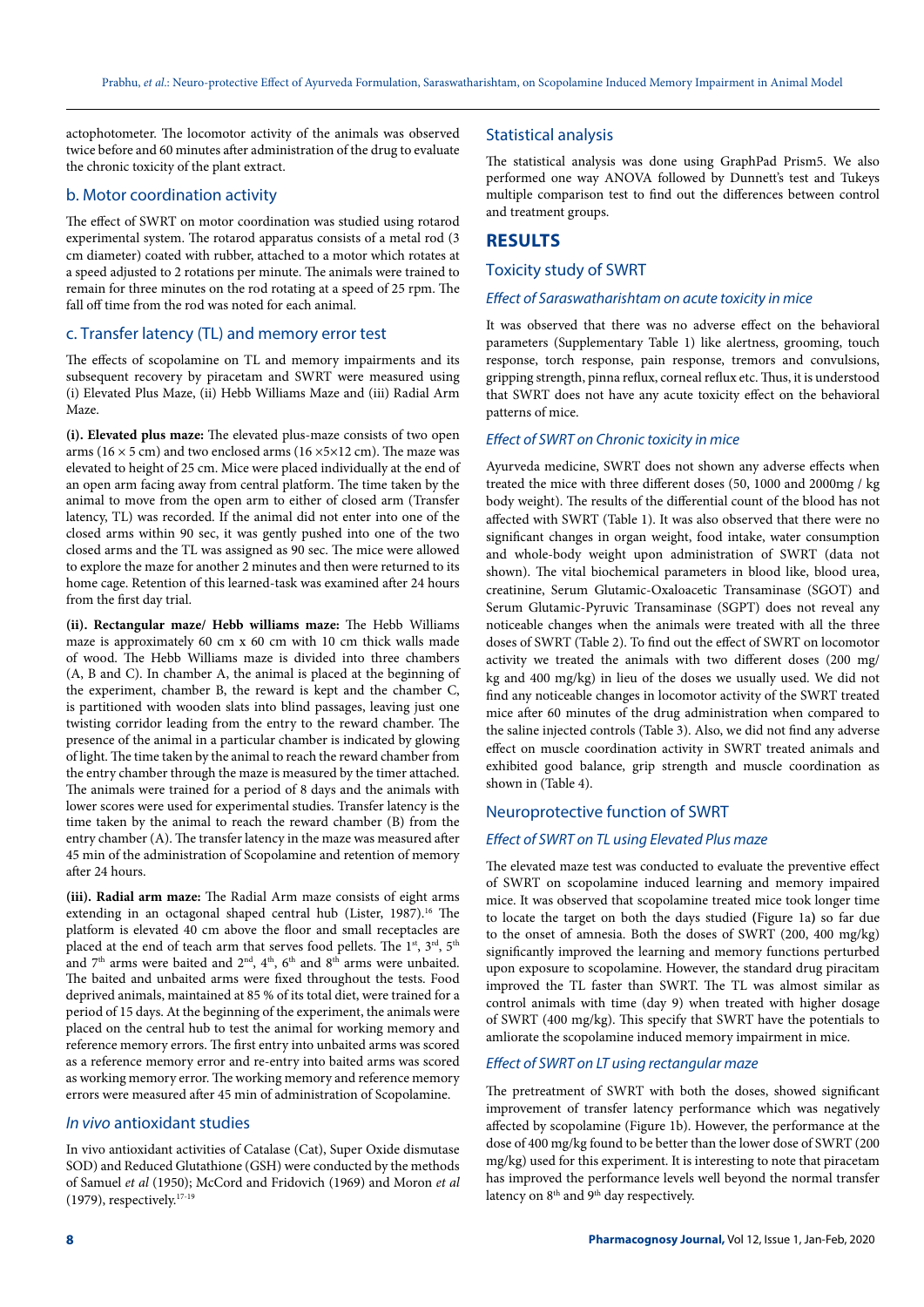Prabhu, *et al*.: Neuro-protective Effect of Ayurveda Formulation, Saraswatharishtam, on Scopolamine Induced Memory Impairment in Animal Model

| Table 1: Effect of SWRT on differential blood count of mice. |                  |                  |                  |                  |
|--------------------------------------------------------------|------------------|------------------|------------------|------------------|
| <b>Test</b>                                                  | <b>Control</b>   | 50mg/kg          | 1000mg/kg        | 2000mg/Kg        |
| <b>RBC</b>                                                   | $6.86 \pm 0.15$  | $7.05 \pm 0.17$  | $6.83 \pm 0.51$  | $6.64 \pm 0.19$  |
|                                                              |                  | (NS)             | (NS)             | (NS)             |
| <b>WBC</b>                                                   | $11.35 \pm 0.14$ | $11.22 \pm 0.82$ | $11.66 \pm 0.34$ | $11.02 \pm 0.77$ |
|                                                              |                  | (NS)             | (NS)             | (NS)             |
| H B                                                          | $15.77 \pm 0.56$ | $16.07 \pm 0.85$ | $16.30 \pm 0.83$ | $16.08 \pm 0.77$ |
|                                                              |                  | (NS)             | (NS)             | (NS)             |
| <b>NEUTROPHILS</b>                                           | $19.33 \pm 0.98$ | $18.33 \pm 0.71$ | $18.50 \pm 0.76$ | $18.67 \pm 1.11$ |
|                                                              |                  | (NS)             | (NS)             | (NS)             |
| <b>LYMPHOCYTES</b>                                           | $73.00 \pm 2.80$ | $69.00 \pm 3.77$ | $69.17 \pm 2.42$ | $71.17 \pm 2.53$ |
|                                                              |                  | (NS)             | (NS)             | (NS)             |
| <b>MONOCYTES</b>                                             | $5.16 \pm 0.30$  | $5.66 \pm 0.61$  | $4.83 \pm 0.65$  | $5.50 \pm 0.56$  |
|                                                              |                  | (NS)             | (NS)             | (NS)             |
| <b>EOSINOPHILS</b>                                           | $2.33 \pm 0.66$  | $2.16 \pm 0.60$  | $2.16 \pm 0.60$  | $2.00 \pm 0.81$  |
|                                                              |                  | (NS)             | (NS)             | (NS)             |

#### **Table 2: Effect of SWRT on different blood parameters like urea, Creatinine, SGOT and SGPT in mouse model.**

| <b>Test</b> | <b>Control</b>   | 50mg/Kg          | 1000mg/Kg        | 2000mg/Kg        |
|-------------|------------------|------------------|------------------|------------------|
| Urea        | $23.03 \pm 0.75$ | $22.49 \pm 0.80$ | $21.91 \pm 0.86$ | $23.48 \pm 0.90$ |
|             |                  | (NS)             | (NS)             | (NS)             |
| Creatinine  | $0.40 \pm 0.01$  | $0.38 \pm 0.02$  | $0.39 \pm 0.01$  | $0.41 \pm 0.01$  |
|             |                  | (NS)             | (NS)             | (NS)             |
| <b>SOT</b>  | $109.0 \pm 3.18$ | $113.2 \pm 4.41$ | $111.2 \pm 2.54$ | $112.8 \pm 3.10$ |
|             |                  | (NS)             | (NS)             | (NS)             |
| <b>SGPT</b> | $40.00 \pm 1.59$ | $41.00 \pm 1.18$ | $38.83 \pm 1.57$ | $40.33 \pm 1.92$ |
|             |                  | (NS)             | (NS)             | (NS)             |

## **Table 3: Effect of SWRT on locomotor activity.**

| Group          | <b>Dose</b>    | <b>Locomotor Activity</b>  |                         |  |
|----------------|----------------|----------------------------|-------------------------|--|
|                |                | <b>Before</b>              | After 60 min            |  |
| <b>Normal</b>  | Saline         | $332.83 \pm 12.07$         | $349 \pm 11.17$         |  |
| Test I         | $200$ mg/ $kg$ | $355.66 \pm 13.16$<br>(NS) | $354 \pm 14.59$<br>(NS) |  |
| <b>Test II</b> | $400$ mg/ $kg$ | $348.66 \pm 12.47$<br>(NS) | $355 \pm 11.39$<br>(NS) |  |

#### **Table 4: Effect of Saraswatharishtam on muscle relaxation.**

| Group          | <b>Dose</b>    | Fall off time (sec) |                    |  |
|----------------|----------------|---------------------|--------------------|--|
|                |                | <b>Before</b>       | After 60 min       |  |
| <b>Normal</b>  | <b>Saline</b>  | $218.6 \pm 10.18n$  | $219.6 \pm 7.31$   |  |
| <b>Test I</b>  | $200$ mg/ $kg$ | $212 \pm 8.93$      | $228.66 \pm 14.28$ |  |
| <b>Test II</b> | $400$ mg/ $kg$ | $224.5 \pm 5.20$    | $225.5 \pm 11.18$  |  |

## *Effect of SWRT on Memory error*

The results of the working and reference memory errors test indicated that pretreatment with both the doses of SWRT significantly inverse the memory deficit induced by scopolamine (Figure 1c). Higher dose of SWRT even perform better and similar as piracetam.

## *Effect of SWRT on antioxidant enzyme activity*

In vivo antioxidant studies indicated that SWRT has excellent *in vivo* antioxidant activity with respect to all the three enzymes namely, SOD, CAT and GSH (Figures 2a - c). We observe SWRT significantly restore the activity of these antioxidant enzymes and possibly could restrict generation of free radicals and subsequent neuronal damage due to its antioxidant potential.

Table 2 values are expressed as the mean ± S.E.M. Statistical significances (p values) calculated by one way ANOVA followed by Dunnett's Test (*P*< 0.05) to compare the differences between control VS different treatment groups. SWRT have no side effect on the differential counts of blood in mouse model (NS= Not significant).

Table 3 values are expressed as the mean ± S.E.M Statistical significance (p values) calculated by one way ANOVA followed by Dunnett's Test (*P*< 0.05) to compare the differences between control VS different treatment groups. SWRT does not alter any values of the blood parameters studied (NS= Not significant).

Table 4 values are expressed as mean ± S.E.M. Statistical significance (p values) was calculated by one way ANOVA followed by Tukey's multiple comparison test. Locomotor activity does not alter significantly (NS = Not Significant) after the treatment of SWRT.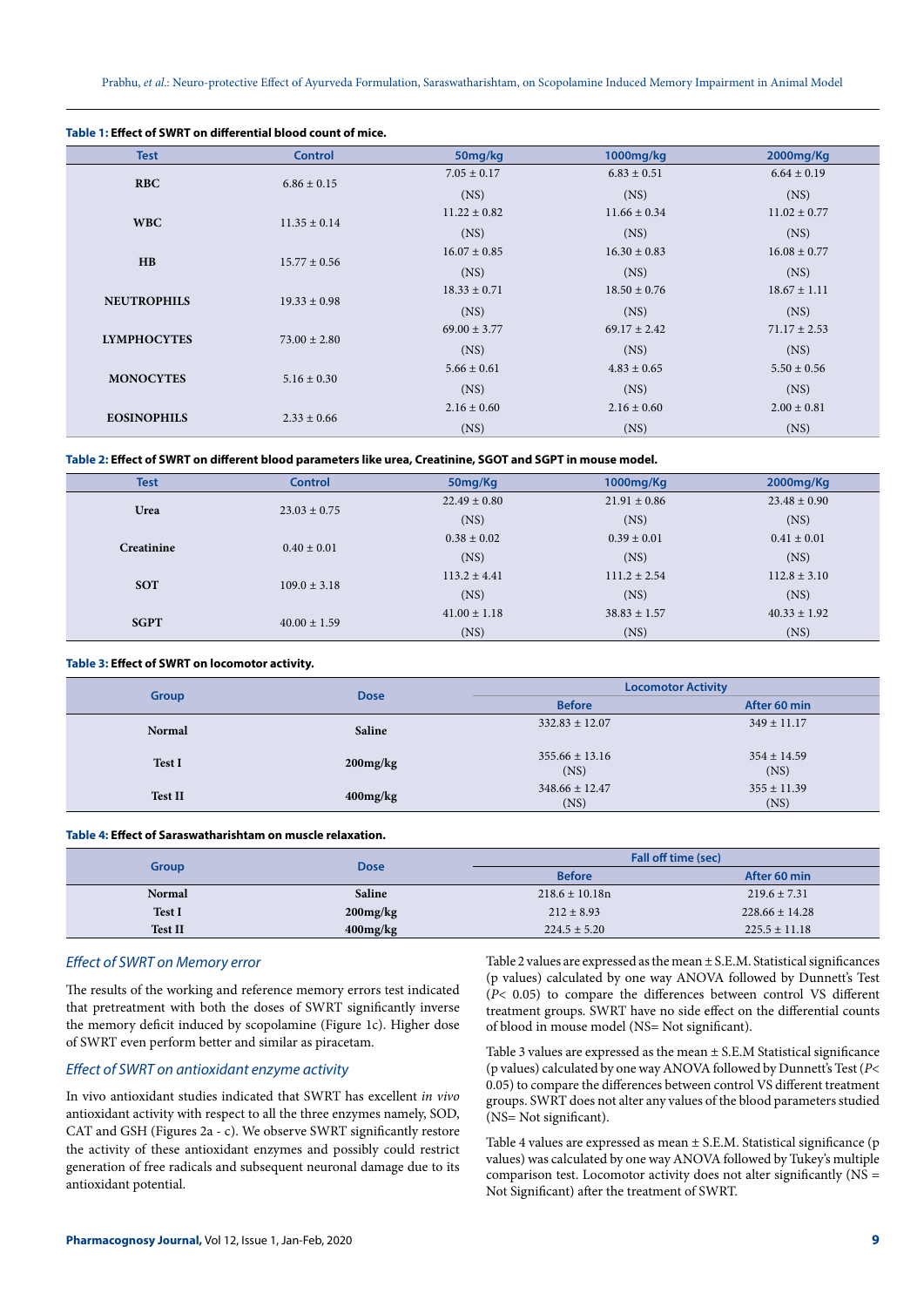





**Figure 2:** Saraswatarishtam rescues from scopolamine induced decline in antioxidant enzyme activity (a) SOD, (b) CAT and (c) GSH. a = *p< 0.001*(control VS Scopalamine);\* = *P< 0.001* (Scopalamine *VS* piracetam/Saraswatatishtam).

Figures 1 and 2 values are expressed as mean ± S.E.M. Statistical significance (p values) was calculated by one way ANOVA followed by Tukey's multiple comparison test. SWRT treatment has no adverse effect on muscle relaxation (NS = Not Significant).

Seventeen different types of normal behavioral and phenotypic attributes were studied after exposed the mice with SWRT and there were no toxic effect was recorded.

# **DISCUSSION**

Indian traditional systems of medicines, Ayurveda and Sidhha are time tested and are in vogue since ages. Scientific validation however, is very important of this medication system. Ayurveda medicines are natural, easily affordable and easily available with less or no side effects. Scopolamine is a well-known synthetic drug which provokes learning and memory impairment while piracetam used as a pharmacological tool to evaluate the effects of cognitive enhancers on learning and memory deficits.<sup>20</sup> In this study the effect of scopolamine on neurobehavioral dysfunction is assessed by observing the duration of transfer latency, working memory errors, reference memory errors using elevated plus maze, rectangular maze, and radial arm maze. We observed severe behavioral defects and memory deficits as side effects of scopolamine in the mouse model within 24 hours of the treatment. Present study indicated that pre feeding of SWRT at dosages of 200 and 400 mg/kg exhibited very satisfactory improvement by reducing its duration of transfer latency together with a refinement in memory deficit induced by scopolamine (working memory errors and reference memory errors). The study also proves that this drug has in-vivo antioxidant activities. Also, we did not find any toxic effect or side effects of SWRT when treated alone to test the toxicity, performing several pathophysiological and behavioral tests. The information concerning the validations of such plant medicine on neuro-protective function of SWRT are not much available. Recently two major biomolecules, namely eugenol and serine were found to be predominantly present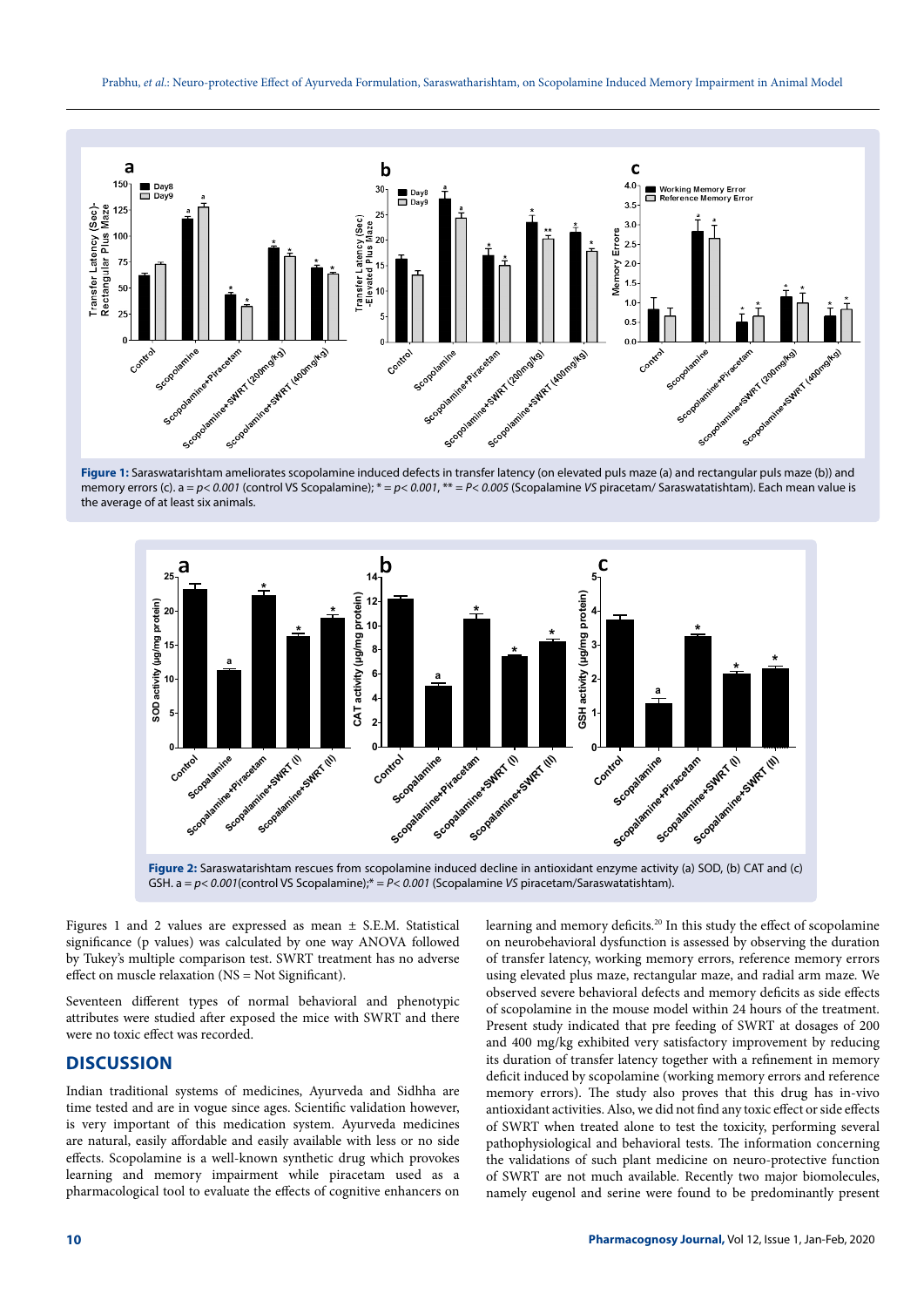in SWRT.21 Interestingly these two bioactive molecules are reported as neuro-protective and neuroplastic molecules (FAO Report, 1982<sup>22</sup>; Wang et al, 2010<sup>23</sup>).<sup>22, 23</sup> Eugenol exerts a neuro-protective potential against brain induced toxicity as demonstrated by reducing neuronal cell damage of cerebral cortex and preservation of small pyramidal cells of the hippocampus.24 In addition, direct neurotrophic effect of eugenol was also previously reported by inducing brain derived neurotrophic factor (BDNF) gene expression in the hippocampus.<sup>25</sup> This compound also have ability to inhibit monoamine oxidase A (MAO-A) and help to restore monoamines in the brain.

Piracetam comes under smart drugs used for neuro-protection on experimental animals since last three decades. This plays a critical role enhancing acetylcholine function through muscarinic cholinergic receptors and these receptors play a vital role in memory and learning. Piracetam exerts its action by enhancing cell membrane permeability and increase oxygen consumption by elevating the adenylate kinase activity in brain.<sup>26, 27</sup> This drug is mainly used to treat a wide range of neurological abnormalities like seizures, epilepsy, myoclonus, dementia, myoclonus or Alzhemier's disease, multi infarct dementias, senile dementia, alcoholism, Parkinson's diseases etc. It has reported that piracetam produces neuro plasticity and it enhances memory and learning process thereby preventing lesions and ischemic damages. It also has anti-convulsion activity and enhances micro circulation and can be used as therapy in cerebral ischemia. Piracetam being a synthetic chemical have some side effects with over doses. Thus, we conclude from our findings that SWRT could be used as an alternative medicine to treat learning and memory deficits, as this natural plant product have no side effects. We also suggest, SWRT is a promising medicine in prophylaxis and treatment of neuropsychiatric and neurodegenerative diseases. Although there are reports on the anxiolytic and antidepressant activities of SWRT, there is a dearth of information regarding the effect of Saraswatharishtam on memory function and therefore the present study encompasses its role on various neurobehavioral parameters in animal model.

The nervous system is a complex cellular network composed of as many as 10 billion neurons and 60 trillion synapses that mediate interneuronal communication. Each neuron can be regarded as a component in a complex system of highly specialized, distinct neural circuits.<sup>27</sup> Every aspect of behavior, from primitive reflexes to abstract thinking and emotion, relies on the precision of the computational processes performed by these circuits, which in turn is critically dependent on healthy excitatory and inhibitory systems.<sup>29</sup> Thus, excitatory to inhibitory cortical activity and its imbalance could explain the etiology of cognitive defect in various neurological diseases like autism, schizophrenia etc. It is noteworthy to mention that like piracetam, SWRT may also have nootropic properties indicating its ability to interact with target receptors in the brain which need further investigations. Both the drugs, piracetam and SWRT, have the capacity to ameliorate memory errors, cognitive enhancement and anti-depressive and anxiolytic effects. We observed that piracetam extremely reduces the latency period (in rectangular maze and working memory errors) compared to normal saline fed animals showing over cortical excitability of the brain function. This over excitability could lead to physio-pathological fatigue to the brain. However, SWRT reverses the scopolamine induced temporary defects to normal level as reflected in the values in rectangular maze, radial arm maze experiments. Thus, SWRT could be safe to use for neurological dysfunctions including memory loss without any after effect or side effects in the animals.

Formation of memory is a very complex process involving multiple neuronal pathways and neurotransmitter. The cholinergic neuronal system is known to play an important role in memory in human and animals.29 Scopolamine interferes with memory function and causes memory impairment of spatial memory and SWRT manifest

improvement in working and reference memory in radial arm maze task. Working memory is important for reasoning and guidance of decision making and behavior. It temporarily holds the information available for processing. Working memory and reference memory are the two variables that report the physiological status of the brain and this suggest the increase in the behavioral parameters which again proves that SWRT has the ability to sustain memory and promote learning and memory performance.<sup>30</sup>

Radial arm maze performance is an appetitive motivation task that is useful to assess the spatial reference as well as spatial working memory performance.31, 32 Results of this study showed that pretreatment (oral administration) of SWRT significantly prevented the higher reference memory and working memory errors. These finding furthermore suggests that SWRT ameliorates the memory impairment in mouse model.

Reactive Oxygen Species (ROS) are generated continuously in nervous system during normal metabolism and neuronal activity. The nervous system is particularly vulnerable to deleterious effects of ROS since the brain has high consumption of  $\mathrm{O}_{\mathit{2}}$ , polyunsaturated fatty acids and high content of free ions. The oxidation of monoamines and catecholamines can lead to ROS production in the brain. During this oxidative process, the level of glutathione (GSH), catalase and SOD enzymes level used to be decreased in the brain. In this study it is evident that SWRT is able to scavenge ROS by its anti-oxidative activities and thus regulate the endogenous antioxidant defense mechanism. Antioxidant property is a basic character of the traditional herbal preparations and has neuroprotective and or neuroregerative roles by reversing or reducing cellular damage and retarding the progression of neuronal loss.33,34 The in vivo antioxidants study augurs well with similar report on the *in vitro* antioxidant role of SWRT was reported.36

Thus, it is evident that SWRT restores the negative effect of scopolamine slowly but steadily when compared to that of commonly used drug piracetam. It could be stated that SWRT, being a slow acting medicine could help to minimize the adverse effect of other major drugs like tricyclic antidepressants (TCAs), monoamine oxidase inhibitors (MAOIs) and the newer agents like selective serotonin reuptake inhibitors (SSRIs) and selective norepinephrine reuptake inhibitors (SNRIs) etc. The superiority to use of the Ayurvedic medicines is their ability in restoration of health due to their less side effects as compared to synthetic medicines. Taken together, we suggest that SWRT could be considered as a potent neuro-protective drug with no adverse effect on health.

## **CONCLUSIONS**

*In vivo* antioxidant activity results strongly indicate the antioxidant properties of SWRT which augurs well with medicinal activities especially reinstating memory and learning function. The study justifies the potential of SWRT to ameliorate memory impairment with non-toxicological property in scopolamine induced rat model. Pharmacological and translational research is needed to explore the molecular mechanisms behind the neuro-protective functions of SWRT. It is suggested that the coupling of Ayurvedic formulations, after due confirmation, with molecular medicinal regimens to have better results in managing neuro-degenarative and neuropsychiatric diseases.

## **ACKNOWLEDGEMENTS**

The authors acknowledge all concerned who have helped directly or indirectly in bringing about this work.

## **ABBREVIATION**

**SGOT:** Serum Glutamic Oxaloacetic Transaminase; **SGPT:** Serum Glutamic Pyruvvate Transaminase; **TCA:** Tricyclic Ant depressors;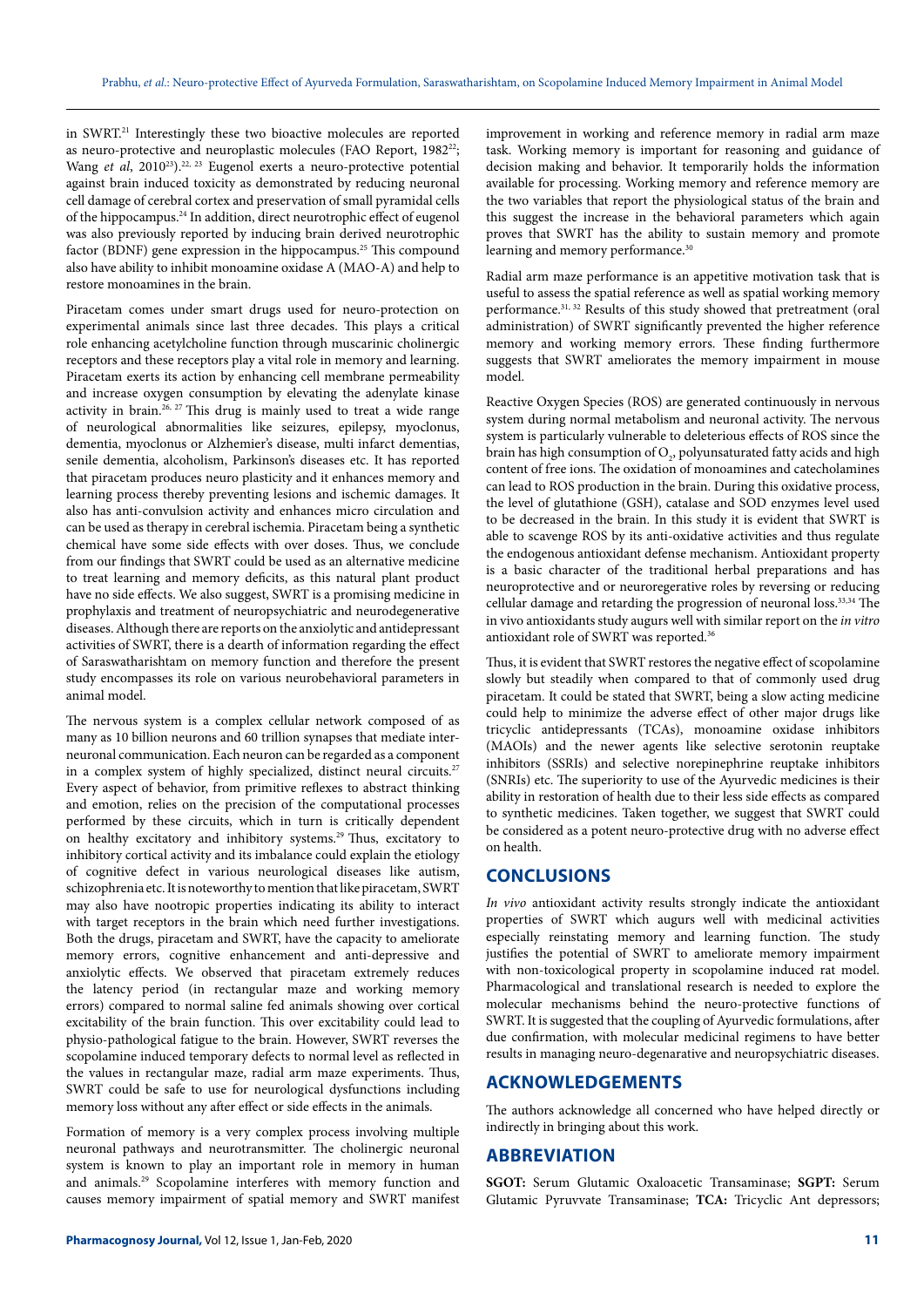**MAOI:** Mono Aminase Oxidase Inhibitor; **SSRI:** Selective Serotonin Reuptake Inhibitor; **SNRI:** Selective Neuro-epinephrine Receptor Inhibitor; **SWRT:** Saraswatharistham; **TL:** Transfer Latency; **BHT:** Butylated hydroxy toluene; **ROS:** Reactive Oxygen Species; **GSH:** Reduced Glutathione; **SOD:** Superoxide Dismutase; **BDNF:** Brain Derived Neurotrophic Factors.

## **DECLARATIONS**

**1. Ethics approval and consent to participate.** All experimental procedure was approved by IAEC (Institution of Animal Ethical Committee) of KMCH governed by CPCSEA, Government of India. Proposal number: 685/PO/02/a/CPCSEA/ 2015-2016.

**2. Consent for publication.** Since no human experiments were undertaken, approval of consent was not applicable. All the authors have given their consent for publication of this article.

**3. Availability of data and material.** We have not used any genetic data base or sequence data base, the need for indicating such does not arise. All the necessary data and materials are included in the article which can be used in public domain and are attached as supplementary files.

**4. Competing interests.** "The authors declare that they have no competing interests"

**5. Funding**. The project is Self-stipendiary and no external funding was availed.

**6. Authors' contributions:** JP: Concept and designing, Data acquisition, Provision of study materials. KP: analysis and interpretation of data, article drafting, final approval of article, AC: Concept and designing, analysis and interpretation of data, article drafting, statistical expertise, MRKR: Concept and designing, analysis and interpretation of data, article drafting, Collection and assembling data, final approval of article, VSKS: Concept and designing, analysis and interpretation of data, article drafting, final approval of article, TKB**:** Concept and designing, analysis and interpretation of data, article drafting, final approval of article, SD: Concept and designing, analysis and interpretation of data, article drafting.

7. Authors' Information. Jai Prabhu<sup>1</sup>, Research Scholar, Sree Balaji Medical College and Hospital, [Chennai. jaiprabhusp@gmail.](mailto:Chennai. jaiprabhusp@gmail.com) [com](mailto:Chennai. jaiprabhusp@gmail.com).; K Prabhu<sup>2</sup>, Associate Professor, Dept of Anatomy, Sree Balaji Medical College and Hospital. [prabanu75@gmail.com.](mailto:prabanu75@gmail.com) 9841171185; Anathbandhu Chaudhuri<sup>3</sup>, Assistant Professor, Department of Biological Sciences, University of Alabama, Tuscaloosa, Alabama, 35401, USA, [chaudhur@ua.edu](mailto:chaudhur@ua.edu).; Mudiganti Ram Krishna Rao<sup>4\*,</sup> Professor, Department of Industrial Biotechnology, Bharath Institute of Higher Education and Research, Chennai. [mrkrao1455@gmail.com](mailto:mrkrao1455@gmail.com). 9894994567; V S Kalai Selvi<sup>5</sup>, Professor, Department of Biochemistry, Sree Balaji Medical College and Hospital, Chennai. [doc.kalaiselvi@](mailto:doc.kalaiselvi@gmail.com) [gmail.com](mailto:doc.kalaiselvi@gmail.com). 9884218580; T. K. Balaji<sup>6</sup>, Professor, Dept. of Anatomy, Chettinad Health City, Chennai 603103; [balajitk@yahoo.com](mailto:balajitk@yahoo.com)**;** Sruthi Dinakar7 , Ayurvedic Physician, Kottakkal Arya Vaidhya Sala, Chennai. [sruthidinakar@gmail.com](mailto:sruthidinakar@gmail.com). 9791053873.

## **REFERENCES**

- 1. Chapman DP, Williams SM, Strine TW, Anda RF, Moore MG. Dementia and its implications in public health. Prev Chronic Dis. 2006;3:A-34.
- 2. Peacock CS, Moammond-Collins K, Forbes DA. The journey with dementia from the perspective of bereaved family caregivers: a qualitative descriptive study. BMC Nurs. 2014;13:42.
- 3. Parekar RR, Jadhav KS, Marathe PA, Rege NN. Effect of *Saraswatarishta* in animal models of behavior despair. J Ayurveda Integr Med. 2014;5:141-7.
- 4. Gupta K, Ashok BK, Ravishankar B, Thakar AB. Anti-anxiety and anti-depressant activities of Sarasvata choorna in experimental animals. Ayu. 2011;32:590-3.
- 5. van der Staay FJ, PC Bouger. Effects of the cholinesterase inhibitors donepezil and metrifonate on scopolamine induced impairment in the spatial cone field orientation task in rats. Behav Brain Res*.* 2005;156:1-10.
- 6. Harandi S, Golchin L, Ansari M, Maradi A, Shabani M, Sheibani V. Antiamensic effects of walnut consumption on Scopolamine induced memory impairments in rats. Basic Clin Neurosci. 2015;6(2):91-9.
- 7. Appenroth D, Decker M, Trankle C, Mohr K, Lehmann J, FleckC. *In vivo* investigations on the cholinesterase – inhibiting effects of tricyclic quinazolinimines; scopolamine induced cognitive impairments in rats are attenuated at low dosage and reinforced at higher dosage. Pflugers Arch. 2008;455:895-901.
- Bajo R, Pusil S, Lopez ME, Canuet L, Pereda E, Maestu F, Pekkonen E. Scopolamine effects on functional brain connectivity: A pharmacological model of Alzheimer's disease. Scientific Reports. 2015:1-6.
- 9. Jawaid T, Jahan S, Kamal M. A comparative study of neuroprotective effect of angiotensin converting enzyme inhibitors against scopolamine-induced memory impairments in rats. J Adv Pharm Technol Res. 2015;6:130-5.
- 10. Mesripour A, Mamoud R, Bahareh B. Effects of *Anethum graveolens* essence on Scopolamine induced memory impairment in mice. Res Pharm Sci. 2016;11:145-51.
- 11. Uebelhack R, Vohs K, Zytowski M, Schewe HJ, Koch C, Konertz W. Effect of piracetam on cognitive performance in patients undergoing bypass surgery. Pharmacopsychiatry. 2003;36:89-93.
- 12. Alkuraishy H, Algareeb A, Albuhadilly A, Almgoter B. Modulation Effects of Piracetam and *Ginkgo Biloba* on the Cognitive and Working Memory Functions: Psychometric Study. J Neurol Neurophysiol. 2014;5:1-6.
- 13. Zaki FH, Abd-El-FattahMA A, Attia AS. Naringenin protects against scopolamineinduced dementia in rats. Bulletin of faculty of Pharmacy*,* Cairo University, 2015;52:15-25.
- 14. Pahaye DB, Bum EN, Taiwe GS, Ngoupaye GT, Sidiki N, Moto FCO, *et al.* Neuroprotective and antiamnesic effects of *Mitragyna inermis* Willd (Rubiaceae) on Scopolamine induced memory impairment in Mice. 2017;11.
- 15. Rao MRK, Vijayalakshmi N. Preliminary phytochemical and GC MS analysis of different extracts of *Sphaeranthus indicus* leaves. Indo American J of Pharmaceutical Sciences. 2018;5:1511-20.
- 16. Lister RG. The use of a Plus Maze to measure anxiety in the mouse. Psychopharmacology. 1987;92:180-5.
- Samuel A, Goldblith, Bernard E. Proctor. Photometric determination of catalase activity. J Biol Chem. 1950;187:705-9.
- 18. McCord JM, Fridovich I. Superoxide dismutase. An enzymic function for erythrocuprein (hemocuprein). J Biol Chem. 1969;244:6049-55.
- 19. Moron MS, JW Depierre, B Mannervik. Levels of glutathione, glutathione reductase and glutathione *S*-transferase activities in rat lung and liver. Biochimica et Biophyscica Acta (BBA). 1979;582:67-78.
- 20. Leuner K, Kurz C, Guidetti G, Orgogozo J, Muller WE. Improved mitochondrial function in brain aging and Alzeimer disease- the new mechanism of action of the old metabolic enhancer Piracetam*.* Front Neurosci. 2010;4:44.
- 21. Ravi A, Jai Prabhu SP, Mudiganti Ram Krishna Rao, Prabhu K, Kalaiselvi KVS, Saranya Y. Identification of Active Biomolecules in Saraswatarishtam (An Ayurvedic Preparation) by GC-MS Analysis. Int J Pharm Sci Rev Res. 2015;33:58-62.
- 22. FAO: Evaluation of certain food additives and contaminants. Technical Report Series No. 20. Geneva. Switzerland, FAO/WHO Expert Committee on Food Additives. 1982.
- 23. Wang GH, Jiang ZL, Chen ZQ, Li X, Peng LL. Neuroprotective effect of L-serine against temporary cerebral ischemia in rats. J Neurosci Res. 2010;88:2035-45.
- 24. Said MM, Rado MMA. Neuroprotective effects of eugenol against aluminium induced toxicity in rat brain. Archives of Industrial Hygiene and Toxicology. 2017;68:27-37.
- 25. Irie Y, Keung WM. *Rhizoma acori graminei* and its active principles protect PC-12 cells from the toxic effect of amyloid-b peptide. Brain Res. 2003;963:282-28.
- 26. Suliman NA., Taib CNM, Moklas MAM, Adenen MI, Baharuldin MTH, Basir R. Establishing natural nootropics: recent molecular enhancement influenced by Natural Nootropics. Evid Based Comp Altern Med. 2016;2016.
- 27. Badawy RA., Loetscher T, Macdonell RA, Brodtmann A. Cortical excitability and neurology: insights into the pathophysiology. Funct Neurol. 2013;27:131-45.
- 28. Robinson DA. Implications of neural networks for how we think about brain function. Behav Brain Sci. 1992;13:644-55.
- 29. Picciotto MR, Higley MJ, Mineur YS. Acetylcholine as a neuromodulator: cholinergic signaling shapes nervous system function and behavior. Neuron. 2012;76:116-29.
- 30. Titus ADJ, Rao SBS, Harsha HN, Ramkumar K, Srikumar BN, S. Singh SB, Chatterjee S. Hypobaric hypoxia- induced dendritics of Hippocampus neurone associated with cognitive impairment in adult rats. Neuroscience. 2007;145:265-78.
- 31. McGurk SR, Levin ED, Butcher LL. Impairment of radial arm maze in rats following lesions involving the cholinergic medial pathways: reversal by arecoline and differential effects of muscarinic and nicotinic antagonists. Neuroscience. 1991;44:137-47.